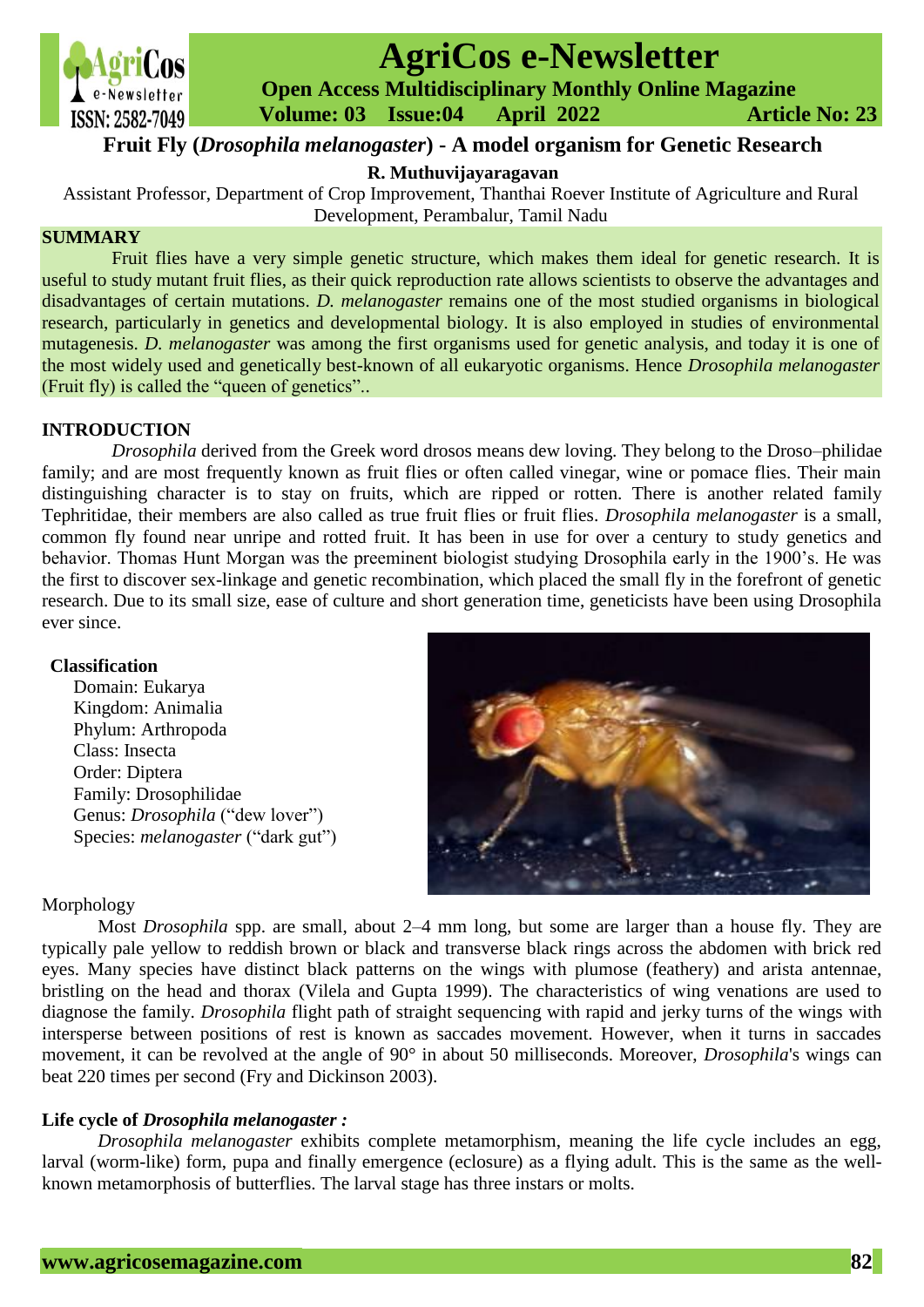

**Figure 1.** Life-cycle of Drosophila ( $\Diamond$ : male;  $\Diamond$ : female) with three larval instar and a pupal stages; bar on photograph: 25 cm (Weigmann *et al.,* 2003).

| Day 0                                                           |                | Female lays eggs                            |  |
|-----------------------------------------------------------------|----------------|---------------------------------------------|--|
| Day 1                                                           | ٠              | Eggs hatch                                  |  |
| Day 2                                                           | ٠              | First instar (one day in length)            |  |
| Day 3                                                           | ٠              | Second instar (one day in length)           |  |
| Day 5                                                           | $\ddot{\cdot}$ | Third and final instar (two days in length) |  |
| Day 7                                                           | ٠              | Larvae begin roaming stage                  |  |
| Pupariation (pupal formation) occurs 120 hours after egg laying |                |                                             |  |
| Day 11-12                                                       |                | Eclosion (adults emerge from the pupa case) |  |
| Females become sexually mature 8-10 hours after eclosion        |                |                                             |  |

# **Habitat**

- The generation time of *Drosophila melanogaster* varies with temperature. The above cycle is for a temperature of about 22°C (72°F). Flies raised at lower temperature (to 18°C, or 64°F) will take about twice as long to develop.
- Females can lay up to 100 eggs /day.
- Virgin females are able to lay eggs; however they will be sterile and few in number.

# **Key facts**

- The fruit fly (*Drosophila melanogaster*,) is the most extensively used and one of the most well understood of all the model organism.
- *Drosophila* fruit flies measure approximately 3 mm in length.
- *Drosophila* larvae are small, white and glossy with a similar appearance to worms. Within 5-6 days they increase around 1000-fold in weight.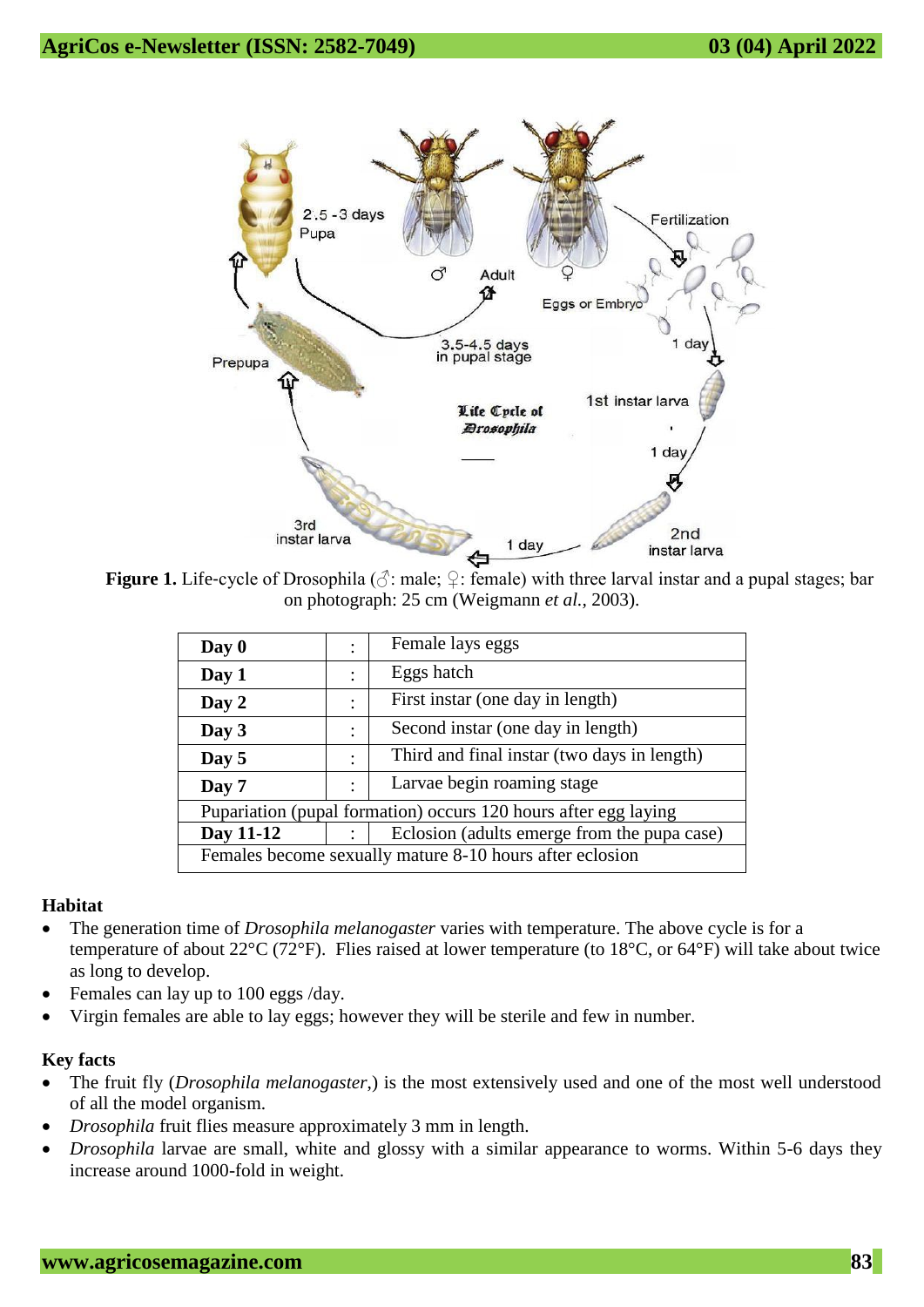- Adults in the wild are tan with black stripes on the back of the abdomen and vivid red eyes. However, there are many visible genetic [mutations,](javascript:void(%22Click%20to%20expand%20this%20glossary%20term%22)) including many different eye colours, which are valuable for geneticists studying *Drosophila*.
- Females live for about one month at room temperature but this can increase to over two months at lower temperatures.
- A female may lay 30-50 eggs per day throughout her lifetime at room temperature. Daily egg production is reduced at lower temperatures.
- The *Drosophila* feeds and breeds on fermenting fruit or on other sources of fermenting sugar such as waste in drains or rubbish bins.

# **Genome Size**

- The story of *Drosophila* in biological research began in the early years of the 20th century.
- *Drosophila* is ideal for the study of [genetics](javascript:void(%22Click%20to%20expand%20this%20glossary%20term%22)) and development.
- The complete [genome](javascript:void(%22Click%20to%20expand%20this%20glossary%20term%22)) sequence of the *Drosophila* was published in 2000.
- Its genome is 168,736,537 [base](javascript:void(%22Click%20to%20expand%20this%20glossary%20term%22)) pairs in length and contains 13,937 protein-coding genes.

#### **History of use in genetic analysis**

[Alfred Sturtevant's](https://en.wikipedia.org/wiki/Alfred_Sturtevant) *Drosophila melanogaster* [genetic linkage](https://en.wikipedia.org/wiki/Genetic_linkage) map. This was the first successful [gene](https://en.wikipedia.org/wiki/Gene_mapping)  [mapping](https://en.wikipedia.org/wiki/Gene_mapping) work and provides important evidence for the [chromosome theory of inheritance.](https://en.wikipedia.org/wiki/Chromosome_theory_of_inheritance) The map shows the relative positions of [allelic](https://en.wikipedia.org/wiki/Allele) characteristics on the second *Drosophila* chromosome. The distances between the genes (map units) are equal to the percentage of [crossing-over](https://en.wikipedia.org/wiki/Chromosomal_crossover) events that occurs between different alleles.

[Thomas Hunt Morgan](https://en.wikipedia.org/wiki/Thomas_Hunt_Morgan) began using fruit flies in experimental studies of heredity at [Columbia University](https://en.wikipedia.org/wiki/Columbia_University) in 1910 in a laboratory known as the Fly Room. The Fly Room was cramped with eight desks, each occupied by students and their experiments. They started off experiments using milk bottles to rear the fruit flies and handheld lenses for observing their traits. The lenses were later replaced by microscopes, which enhanced their observations. Morgan and his students eventually elucidated many basic principles of heredity, including sexlinked inheritance, [epistasis,](https://en.wikipedia.org/wiki/Epistasis) multiple alleles, and [gene mapping.](https://en.wikipedia.org/wiki/Gene_mapping) (*Pierce 2004). D. melanogaster* had historically been used in laboratories to study genetics and patterns of inheritance. However, *D. melanogaster* also has importance in environmental mutagenesis research, allowing researchers to study the effects of specific environmental mutagens. (Kilbey *et al.,* 1981)



#### **Genetic markers**

In the list of a few common markers below, the allele symbol is followed by the name of the gene affected and a description of its phenotype.

- $Cy<sup>1</sup>$ : Curly; the wings curve away from the body, flight may be somewhat impaired
- $\bullet$  e<sup>1</sup>: Ebony; black body and wings (heterozygote's are also visibly darker than wild type)
- Sb<sup>1</sup>: Stubble; bristles are shorter and thicker than wild type
- $\bullet$  w<sup>1</sup>: [White;](https://en.wikipedia.org/wiki/White_%28mutation%29) eyes lack [pigmentation](https://en.wikipedia.org/wiki/Visual_pigment) and appear white
- bw: Brown; eye color determined by various pigments combined.